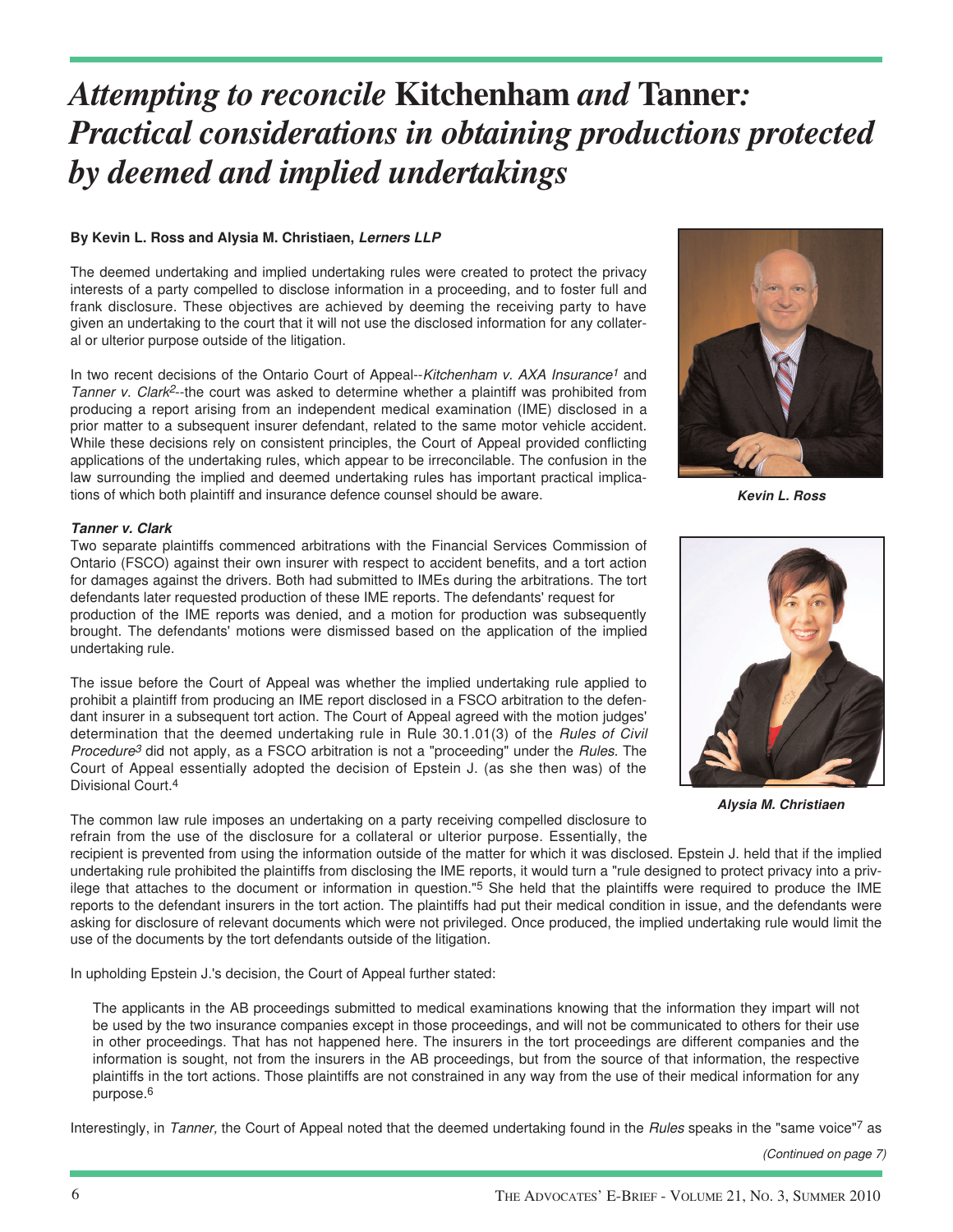(Continued from page 6)

the common law implied undertaking rule. After Tanner, one would expect that the law was settled. If a plaintiff had undergone an IME and the report was disclosed in a prior action or FSCO arbitration, then that report was to be produced by the plaintiff in a subsequent related matter. However, the clarity in the law that was achieved in Tanner was diminished with the release of the Court of Appeal's decision in Kitchenham.

#### **Kitchenham v. AXA Insurance Canada**

The plaintiff, Janet Kitchenham, was in a motor vehicle collision in January 1993. She commenced a tort action against the other driver. She was required to submit to an IME with a psychiatrist. The report of the psychiatrist was provided to the plaintiff, as required under Rule 33.06. The tort defendant also provided the plaintiff with a videotape containing surveillance footage at discovery, as required by Rule 30. The tort action ultimately settled.

Four years prior to the settlement of the tort action, the plaintiff commenced an action against her accident benefits insurer, AXA Insurance Canada (AXA), claiming that she was disabled and unable to work, and that income replacement benefits and rehabilitation expenses had been improperly withheld. At discoveries in the accident benefits action, the plaintiff refused to produce a copy of the surveillance videotape or the IME report provided to her by the defendant insurer in the tort action. She claimed she was prevented from disclosing the requested materials due to the operation of the deemed undertaking rule. The defendant brought a motion challenging the refusals.

The motion judge held that the deemed undertaking rule prevented the disclosure of the contested material, regardless of whether the plaintiff was the recipient of the information.8 The matter was ultimately decided on an issue that was not argued by either party; that while the rule constrains the use of the evidence, it does not constrain the disclosure of the evidence. Heeney J. ordered that the plaintiff produce a copy of the IME report and the videotape surveillance, and limited its use by the defendant for impeachment purposes only. Both parties appealed to the Divisional Court.

The Divisional Court held that the videotape and the IME report were caught by the deemed undertaking in Rule 30.1, and could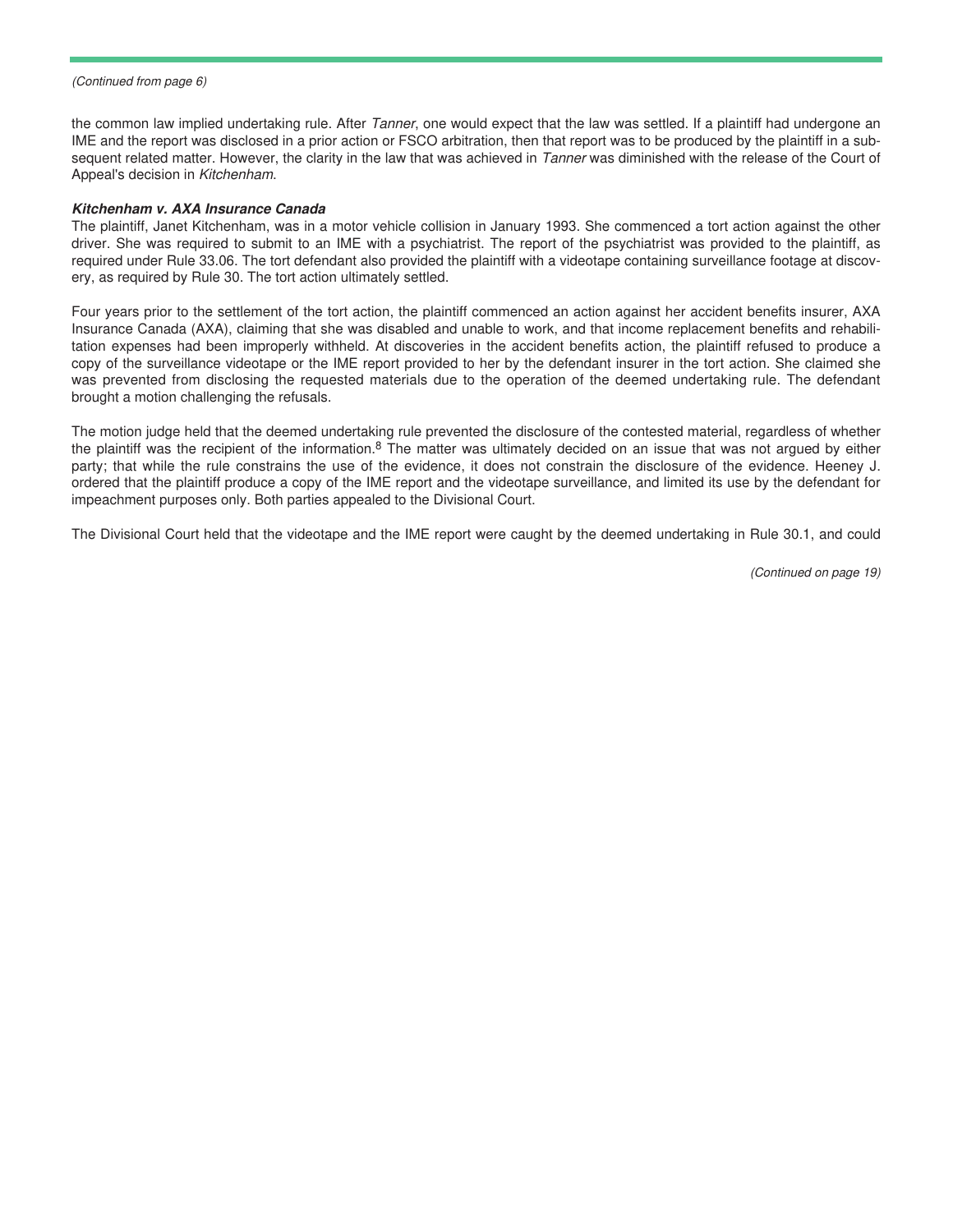#### (Continued from page 7) - **Kitchenham and Tanner**

not be produced by the plaintiff in the discovery process in the subsequent accident benefits action without an order from the court under Rule 30.1.01(8).9 AXA was granted leave to appeal to the Court of Appeal.

Doherty J.A., for the Court of Appeal, stated that the purpose of the deemed undertaking rule is to provide protection to the privacy interest of the person compelled to disclose information, by prohibiting the receiving party from using that information outside of the litigation, except under certain exceptions set out in the *Rules* or by order of the court.<sup>10</sup> Therefore, the only person constrained by the undertaking is the recipient of the information, and not the party who disclosed the information in the discovery process.

The Court of Appeal noted that an undertaking is a promise given by one party to another party to the lawsuit in order to obtain something from that party. In the discovery process, the requested information flows from the discovered party, in exchange for an undertaking from the discovering party that the information will not be used for any purpose other than the present litigation. The undertaking flows only in one direction - the discovered party is not constrained in what it can do in the future with its own information.11

The Court of Appeal found that its interpretation of the deemed undertaking was supported by the rationale of the Rule, namely the encouragement of full and frank disclosure, and the protection of the privacy rights of litigants. The language of Rule 30.1, specifically the verb "obtained," confirmed that only the subsequent use of the disclosed information by the recipient is targeted. The party providing the information during the discovery process has not obtained that information, and therefore the Rule is not meant to limit its use of the provided information.<sup>12</sup> Finally, Doherty J.A. held that previous jurisprudence, specifically the Court of Appeal's decision in Tanner, also supported the interpretation of the Rule that only the recipient of the information obtained in discovery is bound by the deemed undertaking.

The Court of Appeal identified the plaintiff as the party who "obtained" a copy of the IME report and the surveillance tape in the course of discovery. The defendant tort insurer, as the provider of the information, was therefore the beneficiary of the undertaking. The plaintiff was prohibited by the deemed undertaking rule from producing the requested material to the defendant in the subsequent accident benefits action. Therefore, AXA could only acquire the material by (a) obtaining the consent of the tort defendant to the plaintiff disclosing the material; or by (b) obtaining an order under Rule 30.1.01(8) granting relief from the deemed undertaking.<sup>13</sup> The Rule allows the court to grant relief from the operation of the deemed undertaking rule if it is "satisfied that the interest of justice outweighs any prejudice that would result to a party who disclosed evidence."

In the context of this Rule, the "interest of justice" refers to the factors that favour permitting the subsequent use of the information. The more valuable the information to the "just and accurate" resolution of the subsequent proceeding, the more the interests of justice will be served by lifting the deemed undertaking.<sup>14</sup> Doherty J.A. noted that "where the interests of the party protected by the deemed undertaking would not be adversely affected by the use of the material, and assuming the material has relevance in the subsequent proceeding, the interests of justice would inevitably outweigh any resulting prejudice to the party who had disclosed the information."

Except for some procedural issues that had to be dealt with by the parties, the Court of Appeal would have dismissed the appeal, and upheld the Order that Rule 30.1 applied to both the surveillance tape and the IME report, and that subject to a judge's order, could not be produced by the plaintiff in the accident benefits action.

## **Inconsistent applications of consistent principles**

Despite relying on identical principles, the Court of Appeal came to conflicting results in Tanner and Kitchenham. In Tanner, the plaintiffs were ordered to produce the IME reports because the implied undertaking rule was not in operation. The plaintiffs were the providers of their medical information, not the recipient, and therefore the protections afforded under the implied undertaking rule did not apply to them. In Kitchenham, the plaintiff was prohibited from producing the IME report due to the operation of the deemed undertaking rule. The plaintiff was the recipient of the IME report, having obtained it through discovery. Therefore, the deemed undertaking rule protections applied to the tort insurer, the party compelled to disclose the report, and prohibited the disclosure of the report by the plaintiff in the subsequent proceeding. The Court of Appeal never addressed the fact that its application of the undertaking rule in Kitchenham was inconsistent with its previous application in Tanner.

The decisions cannot be reconciled by the fact that one relies upon the common law implied undertaking rule, and the other relies upon the statutory deemed undertaking rule. In both decisions, the Court of Appeal found that both undertaking rules supported the decision made. In Kitchenham, Doherty J.A. stated that the "analysis of Carthy J.A. [in Tanner] applies with full force to the deemed undertaking as described in Rule 30.1."<sup>16</sup> Given that the analysis is the same, one would think that the application would be the same.

Arguably, the apparently inconsistent applications of the undertaking rules stems from the divergence in the decisions of who is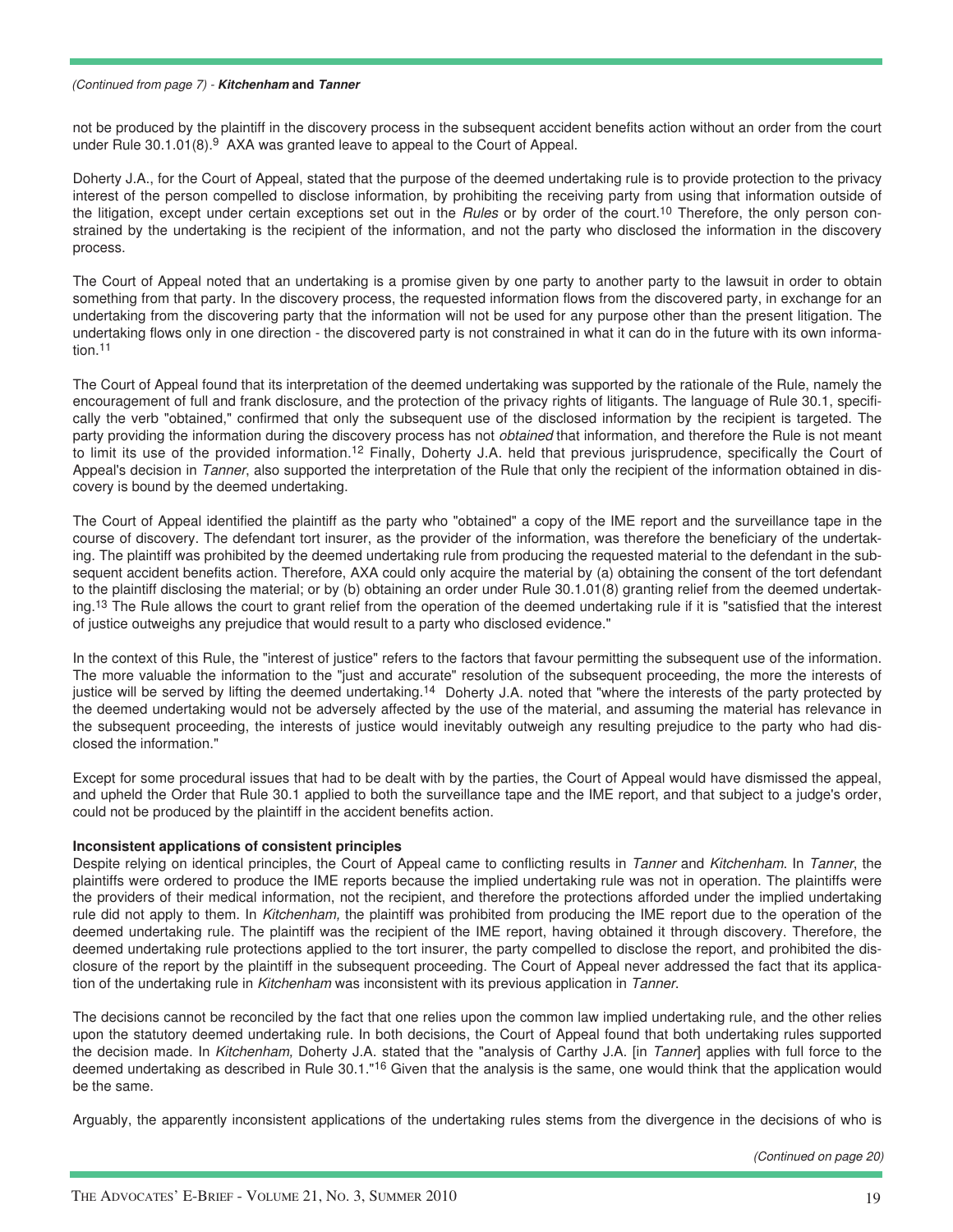#### (Continued from page 19)

the "recipient" of the disclosed information. In Tanner, the Court of Appeal found that the recipient of the information was the accident benefits insurer, as it had received the medical information from the plaintiff in order to conduct the IME. The plaintiff was the beneficiary of the undertaking, which operated to prevent the defendant from disclosing the information for a collateral purpose. Since the defendants in the tort action were not seeking the IME report from the recipient of the information (i.e. the accident benefits insurer), but from the source (i.e. the plaintiffs), the implied undertaking rule did not operate to prohibit the plaintiffs from disclosing their relevant medical information.17

In Kitchenham, the Court of Appeal came to the opposite conclusion as to which party was the "recipient" of the disclosed information. It held that the recipient of the information was the plaintiff, as she had received the IME report from the tort insurer during discovery. Therefore, the tort insurer was the beneficiary of the undertaking. The defendant in the accident benefits action could not obtain the IME report from the plaintiff because the deemed undertaking rule prevented her from disclosing it in subsequent litigation.18

The Court of Appeal was also not consistent in its determination of what constituted the "compelled disclosure" in the two decisions. In Tanner, the compelled disclosure was the medical information the plaintiffs gave to the examiner for the IME, and therefore, to the defendants. The plaintiffs were compelled to submit to medical examinations pursuant to the terms of their insurance contracts.19 The IME report was essentially treated as a by-product of that disclosure, and caught by the implied undertaking rule. In Kitchenham, the compelled disclosure was the IME report itself, which the defendant was required to disclose to the plaintiff at discovery, pursuant to Rule 33. The Court of Appeal noted that the plaintiff's medical information provided to the IME examiner was not caught by the deemed undertaking rule. Doherty J.A. stated:

Only the IME was obtained by the plaintiff in the course of the discovery in the tort action, and therefore, only the IME is subject to the deemed undertaking rule. The other medical information given to [the doctor] by the plaintiff as required by the Rules flowed from the plaintiff to [the doctor] and was not 'obtained' by the plaintiff in the course of the discovery. The same observation applies to any information conveyed by the plaintiff to [the doctor] during his examination.<sup>20</sup>

Despite the discrepancy regarding the recipient of the information, and what information constitutes the compelled disclosure, the Court of Appeal articulated several consistent principles underlying the operation of the undertaking rules. These principles include the relevance of the requested information and the lack of privilege protecting it, and the irrelevance of the privacy interests of the plaintiff to the operation of the undertaking rules.

The plaintiffs commenced actions which put their medical condition at issue, therefore the IME reports were relevant documents which the defendants were entitled to see. The similarity of the issues raised in the actions, the nature of the evidence, and the interrelationship between tort and accident benefit actions were reasons given to explain the relevance of the IME report in the subsequent proceeding.<sup>21</sup>

The Court of Appeal clearly expressed in both decisions that no privilege attaches to the plaintiff's medical information provided for the IME; such an argument is "inconceivable." The Court found that the plaintiffs were not arguing for the enforcement of an undertaking, but were attempting to create a "protective shield against production of very relevant evidence."<sup>22</sup> Epstein J., quoting from Klingbeil (Litigation Guardian of) v. Worthington Trucking Inc.,<sup>23</sup> stated that "if relevant to the issues in this tort action, medical reports, records and information relating to the plaintiff are not confidential and are not protected from disclosure, whether or not obtained as the result of a statutory no-fault claim."<sup>24</sup>

In both decisions, the Court dismissed arguments that the privacy interests of the plaintiffs prevented the disclosure of the IME reports to the defendants. In Tanner, the Court was asked to consider the plaintiffs' privacy interests in their confidential medical information to exercise its discretion to relieve against the application of the implied undertaking rule. The Court rejected this argument, and found that the plaintiffs waived their privacy interests by putting their medical conditions at issue.<sup>25</sup>

In Kitchenham, Doherty J.A. was very clear that it is the privacy interests of the disclosing party that the undertaking rules are meant to protect, and that the nature of the information contained in the disclosure is irrelevant. The plaintiff argued that her confidential medical information disclosed to the insurer defendant in the first proceeding was protected by the deemed undertaking rule, and she was therefore prohibited from disclosing the IME report to the defendant in the second proceeding. The court rejected this argument. The rule is only concerned with how the party requested to disclose the information came into possession of it.<sup>26</sup> The content of the information is not a factor the court considers when determining the application of the undertaking rules.

## **Practical implications of reconciling Tanner and Kitchenham**

There are practical implications stemming from the Court of Appeal's apparently inconsistent applications of the undertaking rules of which plaintiff and insurance defence counsel will need to be aware. Defence counsel need to be prepared for refusals to

(Continued on page 21)